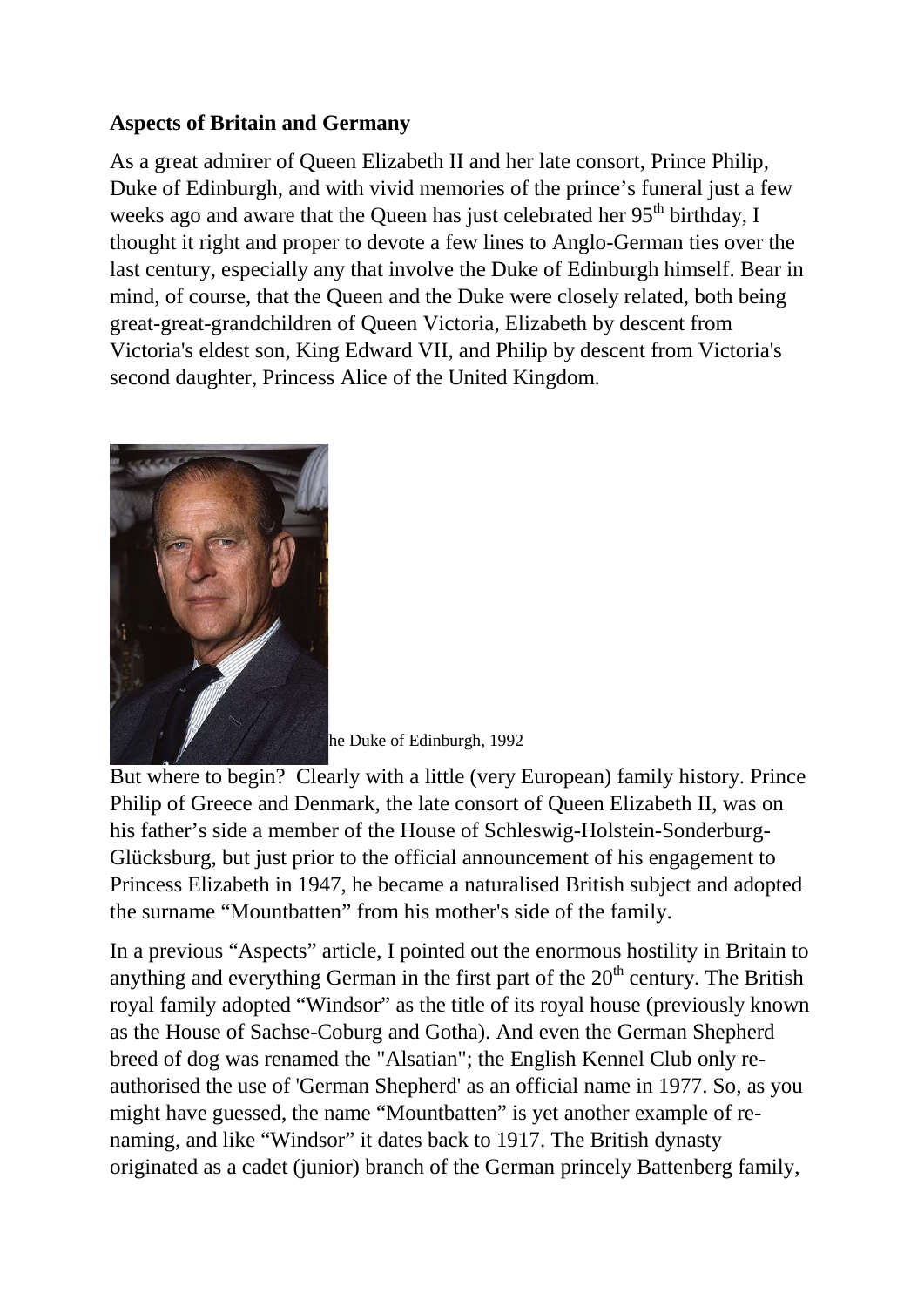the name coming from the small town of Battenberg in the German state of Hesse.

I suspect that for most British people the name Mountbatten is associated with the 1st Earl Mountbatten of Burma, an uncle of the Duke of Edinburgh and second cousin once removed of the Queen. During the Second World War, he was Supreme Allied Commander, South East Asia Command and served as the last Viceroy of India and the first Governor-General of independent India in 1947. He was assassinated in 1979 by a bomb planted aboard his fishing boat in Mullaghmore, County Sligo, Ireland, by members of the Provisional Irish Republican Army, a murder which only a few days ago the leader of Ireland's nationalist Sinn Fein party apologised for. Up until then previous nationalist leaders had maintained that Lord Louis Mountbatten had been a legitimate target. His death was seen at the time as a direct attack on the royal family, especially so as he had long served as a father figure and mentor to Prince Philip, and because of his close relationship with Prince Charles, his "Honorary Grandson", as he called him.



Lord Louis Mountbatten with Prince Charles



Admiral of the Fleet Louis Francis Albert Victor Nicholas Mountbatten, 1st Earl Mountbatten of Burma